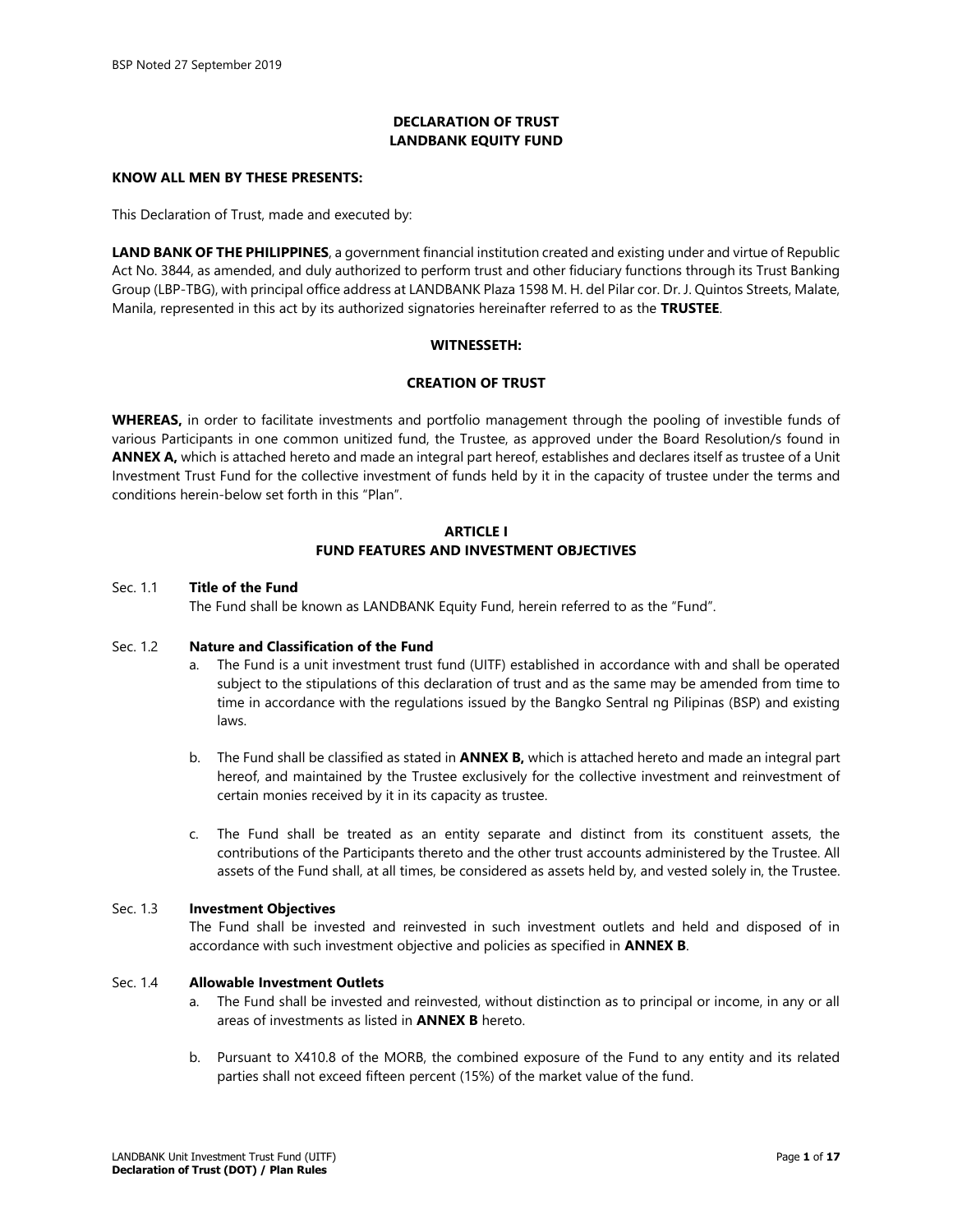Provided, that, for UITFs invested, partially or substantially, in exchange traded securities shall be subject to the 15% exposure limit to a single entity/issuer: provided further, that, in case of an exchange traded security which is included in an index and tracked by a UITF, the exposure of the UITF to a single entity shall be the actual benchmark weighting of the issuer or 15%, whichever is higher.

This limitation shall not apply to non-risk assets as defined by the BSP.

c. In the case of feeder fund/fund-of-funds, the exposure limit shall be applied on the target fund's underlying investments. Notwithstanding said limit, if the target fund is allowed by its respective regulatory authority to invest in units/shares of other open-ended CIS, the exposure limit prescribed by said regulatory authority shall instead apply.

Moreover, the investments in any one (1) target fund shall not exceed ten percent (10%) of the total net asset value of the target fund.

Further, in the process of switching from one Target Fund to another or in the case of breach of the exposure limit to the Target Fund, investments in cash or cash equivalents for liquidity purposes and/or for funds awaiting disposition, may exceed the allowable limit prescribed by the BSP, within the transitory period.

- d. In case the limits prescribed above are breached due to the marking-to-market of certain investment/s or extraordinary circumstances, e.g. abnormal redemptions which are beyond the control of the trustee, the trustee shall be given thirty (30) days from the time the limit is breached or in the case of feeder funds/fund-of-funds, thirty (30) days from date of receipt of report indicating the net asset value of the Target Fund, to correct the same.
- e. The Trustee shall be transparent at all times and maintain an audit trail for all transactions with related parties or entities. The Trustee shall observe the principle of best execution and no purchase/sale shall be made with related counterparties without considering at least two (2) competitive quotes from other sources.
- f. The Fund shall only invest with approved counterparties qualified in accordance with the policy duly approved by the Trustee's Trust Committee. Counterparties shall be subject to appropriate limits in accordance with sound risk management principles.
- g. Nothing herein shall be construed as prohibiting other investments as may be approved or allowed by the BSP in the future and to the extent deemed proper by the Trustee, having in mind the general purpose and objectives of the Fund.

# Sec. 1.5 **Minimum Disclosure**

List of existing and prospective investment outlets of the Fund shall be made available to the Participants. Frequency of updating the said list is stated in **ANNEX B.** Such disclosures shall be substantially in the form as provided in Appendix 62/Q034 of the MORB or as amended by BSP Circular 852, Series of 2014.

# Sec. 1.6 **Benchmark**

Performance of the fund can be measured by comparing it with the appropriate benchmark as stated in **ANNEX B**.

#### Sec. 1.7 **Trust Fees, Other Expenses and Taxes**

- a. The Trustee shall be entitled to a fee as indicated in **ANNEX B.**
- b. The fee shall be uniformly applied to all Participants in the Fund. Change in the Trust Fee shall be subject to the terms and conditions stated in this Plan and shall be applied prospectively.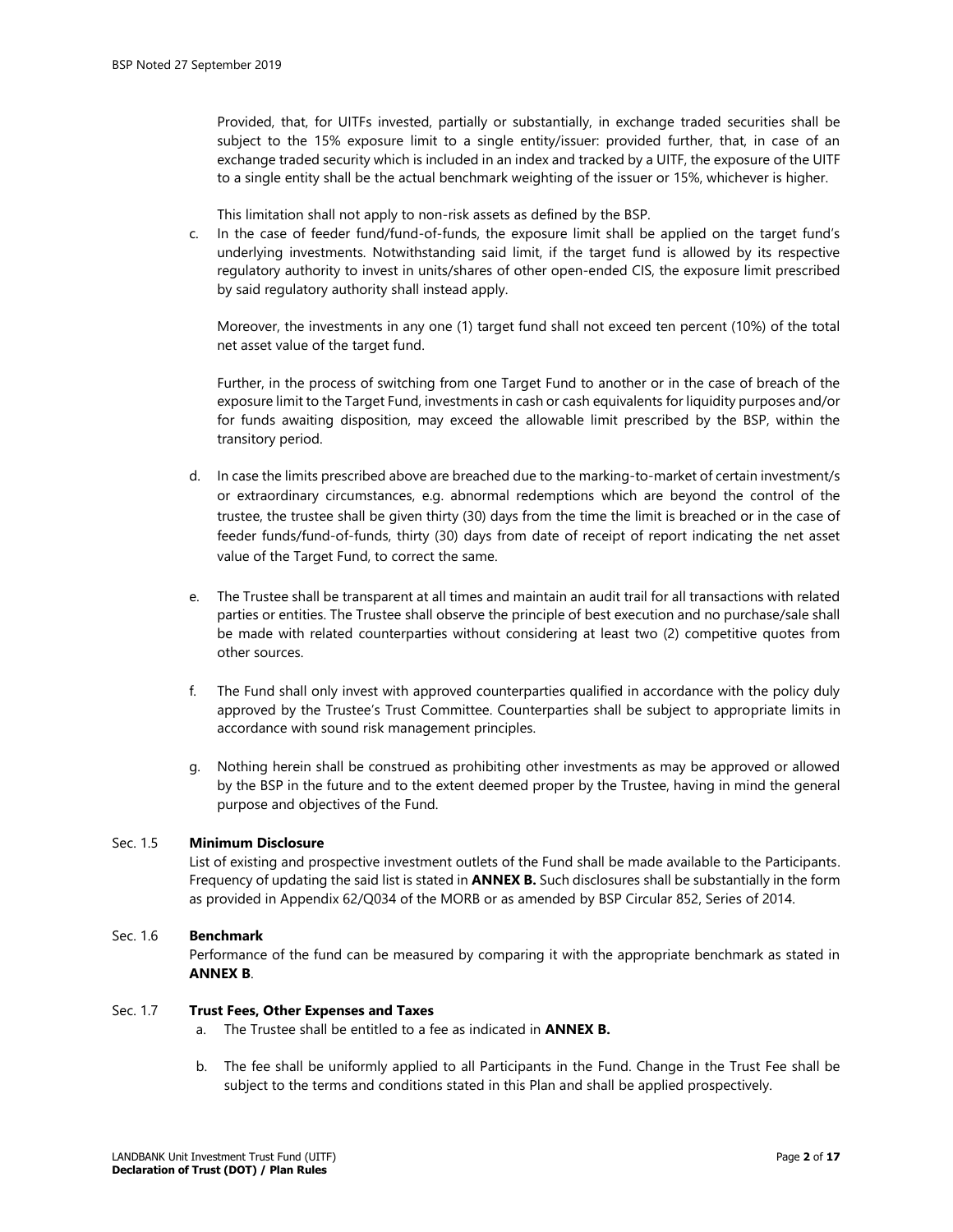- c. Other qualified expenses such as custodianship expense, special audit fees and other special expenses payable to a third party and covered by a contract if the same is necessary to preserve or enhance the value of the Fund shall be charged against the Fund and shall be included in the disclosure as mentioned in this Plan.
- d. All allowable expenses incurred in the management of the Fund, including trust fees shall be charged against the Fund.
- e. In case of PERA UITF, under RA 9505, the Fund shall be tax-exempt provided that it has been recognized and approved by the Bangko Sentral ng Pilipinas (BSP) and the Bureau of Internal Revenue (BIR). Provided further, that the ADMINISTRATOR shall ensure that the contributions are within the maximum allowed limits under PERA regulations.

#### Sec. 1.8 **Minimum Maintaining Balance**

- For the effective management of the FUND, the Trustee has set a required minimum maintaining balance in the FUND as stated in **ANNEX B**.
- b. Should a redemption result to the investment of a TRUSTOR/s in the FUND falling below the required minimum maintaining balance, the TRUSTEE shall automatically redeem the entire balance of the TRUSTOR's investment, without need of prior notification to the TRUSTOR/s. Said balance shall be paid through credit to the TRUSTOR/s' Settlement Account based on the applicable NAVPU for the day multiplied by the number of remaining unit holdings.

## Sec. 1.9 **Minimum Holding Period and Penalty for Early Redemption**

- a. For the effective management of the FUND, the participation of any Trustor is required to be held in the Fund for not less than the number of days as indicated in **ANNEX B.**
- b. Otherwise, a penalty for early redemption shall be charged to the Participant(s) concerned, the rate/amount of which is indicated in **ANNEX B.**

# **ARTICI F II POWERS AND AUTHORITIES OF THE TRUSTEE**

## Sec. 2.1 **Management of the Fund**

The Trustee shall have the exclusive management, administration, operation and control of the Fund and the sole right at any time to sell, convert, reinvest, exchange, transfer or otherwise change or dispose of the assets of the Fund, as it deems to be for the best interest of the Fund.

#### Sec. 2.2 **Powers of the Trustee**

- a. With respect to any or all assets at any time received or held by the Fund, the Trustee is authorized to do all acts, take all actions, take such proceedings, hire such agents and exercise without any restrictions thereon all rights and privileges as could be done, performed, taken or exercised by the absolute owner thereof acting in a non-fiduciary capacity, including, without in any way limiting or impairing the generality of the foregoing, the following powers and authorities:
	- 1. to hold legal title over the assets comprising the Fund for the benefit of the Participants;
	- 2. to have exclusive management and control of the Fund, full discretion in respect of investments, and the sole right , at any time to sell, convert, reinvest, exchange, transfer or otherwise change or dispose of the qualified assets comprising the Fund;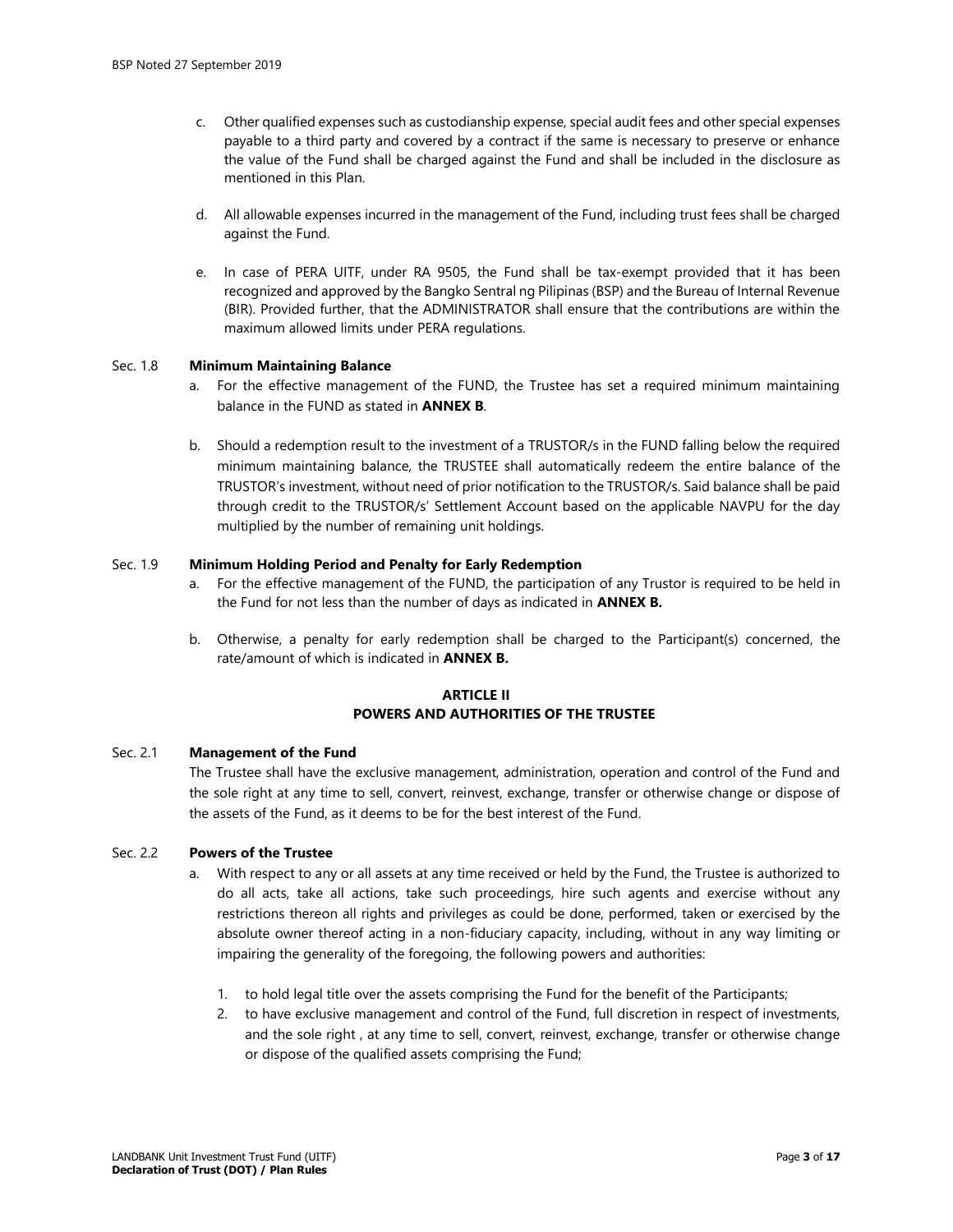- 3. to hold, place, invest and reinvest the Fund with full discretionary powers, and without distinction, as to principal and income in investments in such investment objectives and policies of the Fund stated herein;
- 4. to deposit in any bank or financial institution, including its own bank, any portion of the Fund, subject to the requirement of Subsection UX410.8 of the MORB;
- 5. to register or cause to be registered any securities of the Fund in nominee or bearer form;
- 6. to appoint and retain the services of qualified and reputable local advisor and/or fund manager/s; Provided, however, that the Trustee shall retain ownership and control of the Fund, and provided further, that the investment advisor/s and/or fund manager/s shall work within the investment parameters or guidelines set by the Trustee from time to time and be directly responsible to the Trustee for any investment actions and decisions undertaken for the Fund;
- 7. to hire and compensate legal counsel/s, certified public accountant and other specialist/s in connection with the administration and management of the Fund and the protection or advancement of its legal and other interests;
- 8. to make, execute, acknowledge and deliver any or all securities, agreements, contracts, deeds, documents and instruments necessary in the management and reinvestment of the Fund, or in connection with the exercise of the powers herein conferred or the performance of acts herein authorized;
- 9. to collect, receive and issue receipt for income, dividends, interest, profits, increments and such other sums accruing or due to the Fund; and
- 10. to pay out of the Fund all costs, expenses, and proper charges incurred in connections with the administration, preservation, maintenance and protection of the Fund.
- b. The Trustee shall administer the Fund with the skill, care, prudence and diligence that a prudent man, acting in like capacity and familiar with such matters, would exercise in the conduct of an enterprise of like character and with similar aims under the circumstances then prevailing.
- c. The Trustee shall formulate and implement investment strategies and programs for the Fund, giving due consideration to available investments and the prevailing investments markets. Returns that shall redound to the benefit of the Participants as a result of investments made by the Trustee shall, at all times, be dependent on the actual performance of the Fund.
- d. The Trustee shall designate clearly upon its records, the trust accounts owning participation in the Fund and the extent of the interest of such accounts. No trust account holding a participation in the Fund shall have or be deemed to have any ownership or interest in any particular account or investment of the Fund but shall have only its proportionate beneficial interest in the Fund.

# Sec. 2.3 **Liability of the Trustee**

- a. Participation in the Fund is a trust arrangement and is not a deposit. As such, the participation in the Fund is not covered by the Philippine Deposit Insurance Corporation (PDIC), nor is it insured by the trust entity or its affiliates or subsidiaries, and that losses (whether realized or unrealized), if any, shall be for the account of the Participant.
- b. Nothing in this Plan shall be construed as a guarantee of return or income, nor does it entitle the Participant to a fixed rate of return on the money invested in the Fund by the Trustee.
- c. Due to the nature of the investment, yields and potential yields cannot be guaranteed.
- d. Any loss/income arising from market fluctuations and price volatility of the securities held by the Fund, even if invested in government securities, is for the account of the client/participant. As such, the units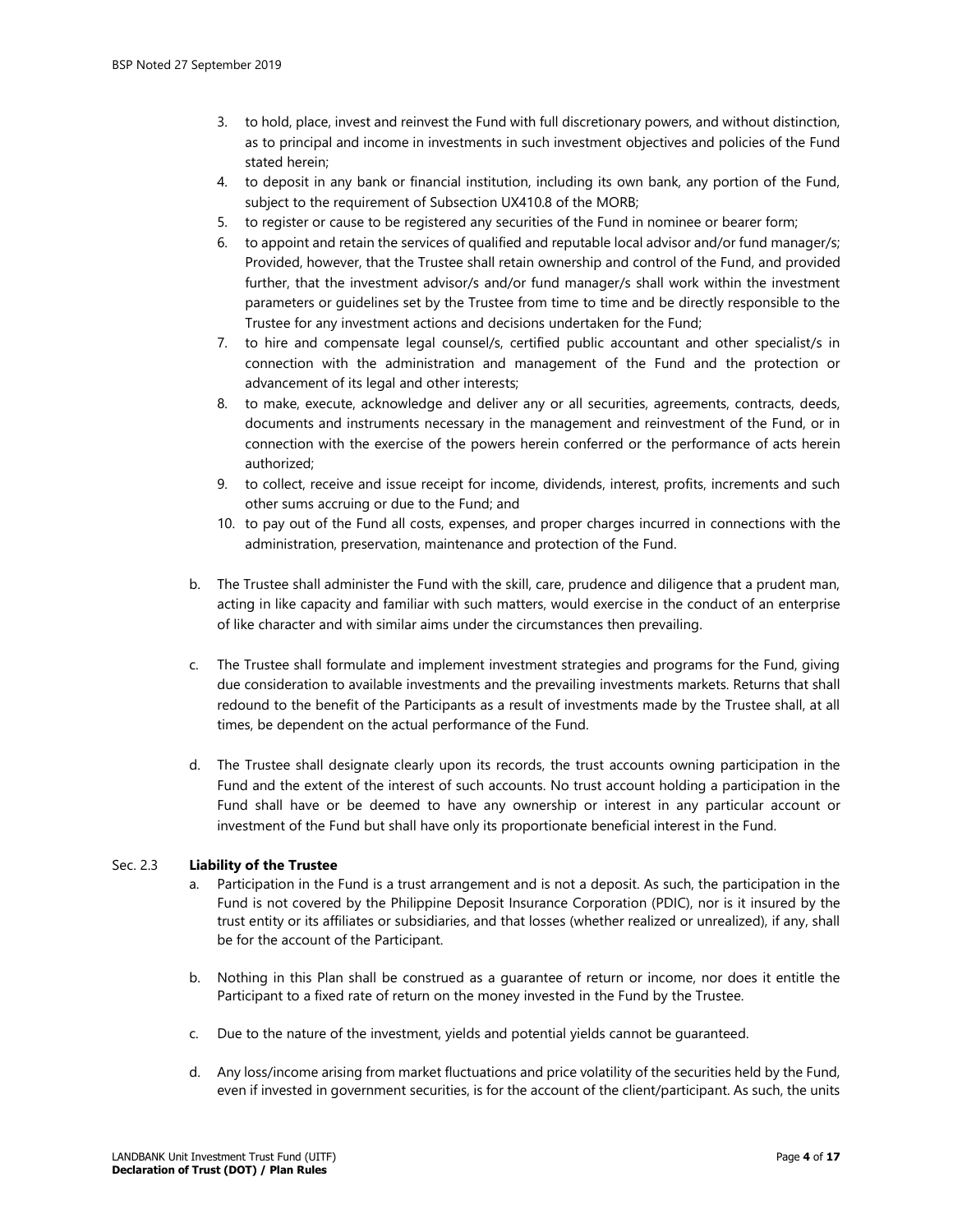of participation of the investor in the Fund, when redeemed, may be worth more or be worth less than his/her initial investment/contributions.

- e. The historical performance, when presented, is purely for reference purposes and is not a guarantee of similar future result.
- f. Save that attributable to the Trustee's fraud, wilful default, bad faith or gross negligence, the Trustee shall not be liable for any loss or depreciation in the value of the Fund or in the value of the Trustor's participation in the Fund.
- g. In the absence of fraud, bad faith or gross negligence, the Trustee shall not be liable for any loss or depreciation in value or diminution in income resulting from investments made by the Trustee in accordance with the Plan.
- h. The Trustee shall not be liable for any act or omission where such action or inaction, in the good faith judgment of the Trustee, was then necessary, reasonable or appropriate for the proper and advantageous administration and management of the Fund.
- i. The investor must read the complete details of the fund in the Plan Rules, make his/her own risk assessment, and when necessary, he/she must seek independent/professional opinion, before making an investment.

# **ARTICLE III PARTICIPATION: ADMISSION AND REDEMPTION**

## Sec. 3.1 **Client Suitability Assessment (CSA)**

To ensure that a Participant's investment profile is matched against the investment parameters of the Fund, or to profile the risk return orientation of a Participant, the Trustee shall, prior to its acceptance of a Participation in the Fund:

- a. perform a Client Suitability Assessment (CSA) on the Participant. For this purpose, a Participant shall be a provided a CSA Form. The information about the Participant shall, at the minimum, include personal or institutional data, investment objective, investment horizon, investment experience, and risk tolerance; and
- b. prepare, for acknowledgment by the Participant, a Risk Disclosure Statement (RDS), describing the attendant general and risks that may arise from investing in the Fund.

### Sec. 3.2 **Participation in the Fund**

- a. Participation in the Fund shall always be through participation in units of the Fund and each unit shall have uniform rights or privileges as any other unit.
- b. Units admitted for participation shall be paid for by the Participant in cash or debit/transfer from cleared funds.
- c. Participation in the FUND shall be allowed on the basis of the net asset value of each participation unit and shall not be less than the Minimum Participation Amount as indicated in **ANNEX B**. The TRUSTOR's investment in the FUND shall be expressed in terms of number of units of participation as appearing in the TRUSTOR's Confirmation of Participation / Transaction Advice.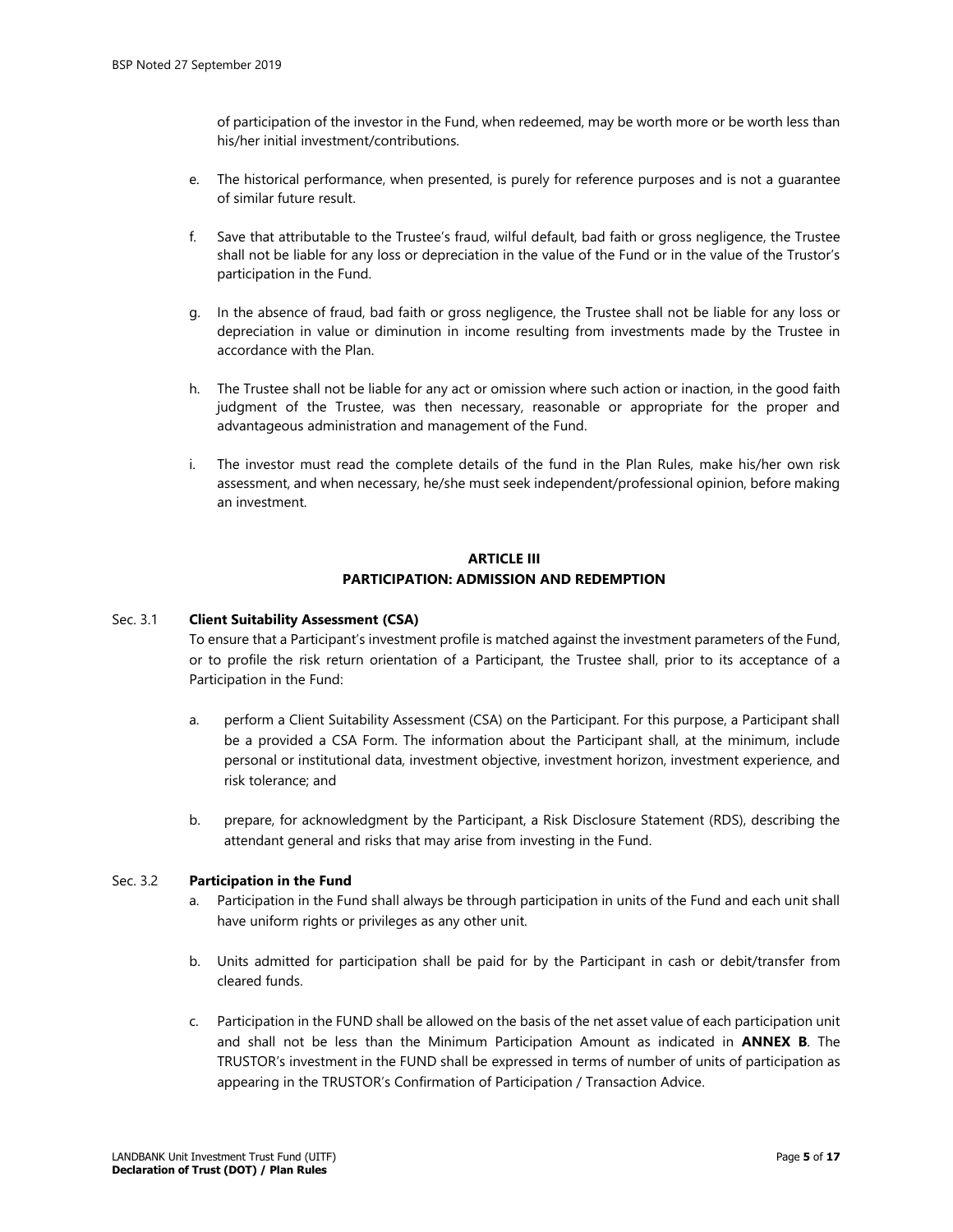## Sec. 3.3 **Minimum Initial and Additional Contribution**

For the effective and efficient management of the FUND, minimum amount for initial and additional contributions into the FUND have been set as stated in the **ANNEX B**. Subsequent contributions of the TRUSTOR/s in the FUND is subject to a Minimum Additional Participation Amount and shall result to the TRUSTOR/s' additional proportionate interest in the FUND.

## Sec. 3.4 **Beneficial Interest and Frequency of Participation**

- The beneficial interest of each participation unit shall be determined under the net asset value per unit (NAVPU) valuation methodology.
- b. The admission or redemption of units of participation in the Fund may be made only on the basis of such valuation and in such frequency as indicated in **ANNEX B.**

#### Sec. 3.5 **Evidence of Participation**

- a. Contributions of the TRUSTOR/s into the FUND shall be evidenced by a separate Confirmation of Participation (COP) or Transaction Advice issued by the TRUSTEE for this purpose.
- b. A Confirmation of Participation or Transaction Advice shall be provided to the Participant for all transactions
- c. The COP or Transaction Advice and redemption made to/from the fund shall contain the following information:
	- 1. NAVPU of the fund on day of purchase/redemption;
	- 2. Number of units purchased/redeemed; and
	- 3. Absolute peso or foreign currency value.
- d. The COP or Transaction Advice may be in the form of an electronic document not manually signed by the trustee or its authorized representative. Provided, however, that the said electronic document shall be in accordance with R.A. 8792 or the Electronic Commerce Act of 2000 and its implementing rules and regulations. The TRUSTEE may formulate the manner of redemption in such cases.

#### Sec. 3.6 **Redemption**

- a. Redemption from the FUND shall be computed on the basis of the applicable NAVPU on the day the redemption is effected.
- b. Redemptions from the FUND shall result in the reduction of the TRUSTOR/s' proportionate interest in the FUND. Such reductions shall be expressed in units based on the NAVPU.
- c. Settlement of redemptions, including number of settlement days, shall be in accordance as stated in the **ANNEX B**.
- d. Requests for redemption shall be processed by the Trustee in chronological order according to the date and time the notice of redemption is received.
- e. The surrender of COP or Transaction Advice may not be required for redemptions, however, the TRUSTEE reserves the right to require the prior endorsement/surrender of any evidence of participation issued by the TRUSTEE upon full or partial redemption of units. Notwithstanding requirement for endorsement/surrender, mere possession of the evidence of participation shall not be presumed or deemed as proof of non-payment of the redemption. For any dispute regarding nonpayment, the TRUSTOR/s should submit evidence that the Settlement Account was not credited.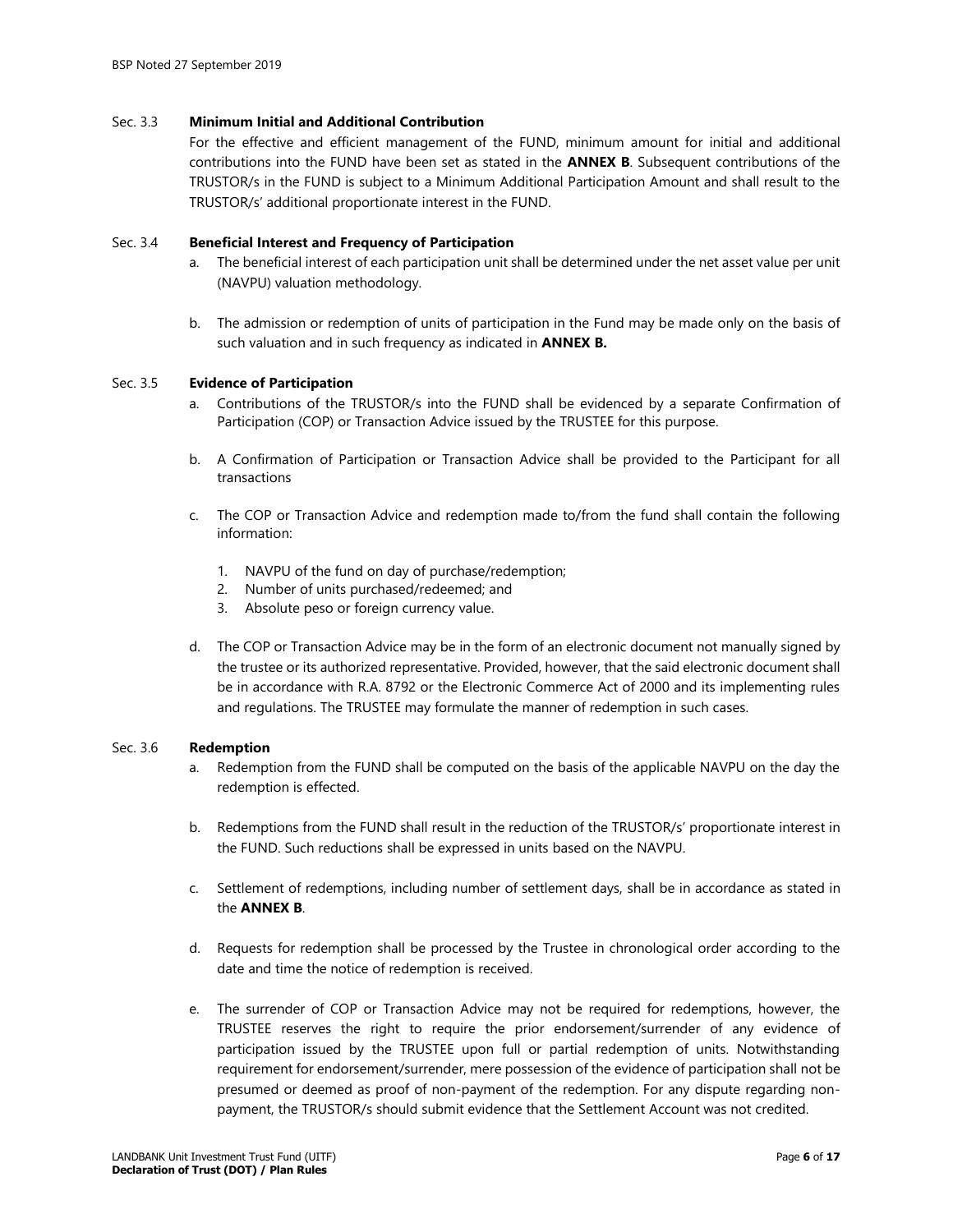- f. Redemptions shall be in accordance with the existing guidelines/policies and shall be subject to the requirements/conditions set by the TRUSTEE.
- g. The TRUSTEE reserves the right to require from the TRUSTOR/s an advanced written notice of redemption from the FUND within the number of days specified ANNEX B. This required notice may be shortened or extended at the sole discretion of the TRUSTEE depending on the investment and liquidity position of the FUND and the frequency and volume of requests for redemptions received by the TRUSTEE at any given time.
- h. Full redemption of the TRUSTOR/s in one of the FUNDs shall not automatically terminate/close the TRUSTOR/s' UITF account.
- i. In case of partial redemption, the NAVPU to be used in the valuation of the remaining unredeemed units shall be the original NAVPU. The remaining unredeemed units shall be computed as follows:



A new COP shall be issued reflecting the remaining unredeemed units as computed and the equivalent remaining amount of participation based on the said original NAVPU.

j. TRUSTORs shall be entitled to income, profits and losses with respect to its participation in the Fund on a pro rata and pari passu basis depending upon the number of units held by each TRUSTOR. The actual distribution or realization of income shall take place every time a redemption of units is made, to the extent of the number of units redeemed.

In cases wherein the TRUSTOR/s' wishes to realize the full income of his UITF investment, and re-invest the principal amount, the whole investment shall be realized. The principal amount is reinvested using the end-of-day NAVPU on the day of the withdrawal. Any income withdrawn shall be credited to the client's settlement account following the UITF's settlement period for withdrawals.

The income and the new no. of units shall be computed as follows:

A. Computation for Total Amount of Investment on Income Withdrawal Date

| Investment Amount |     |                         | NAVPU on Income |
|-------------------|-----|-------------------------|-----------------|
| on Income         | $=$ | [Original No. of Units] | Withdrawal Date |
| Withdrawal Date   |     |                         |                 |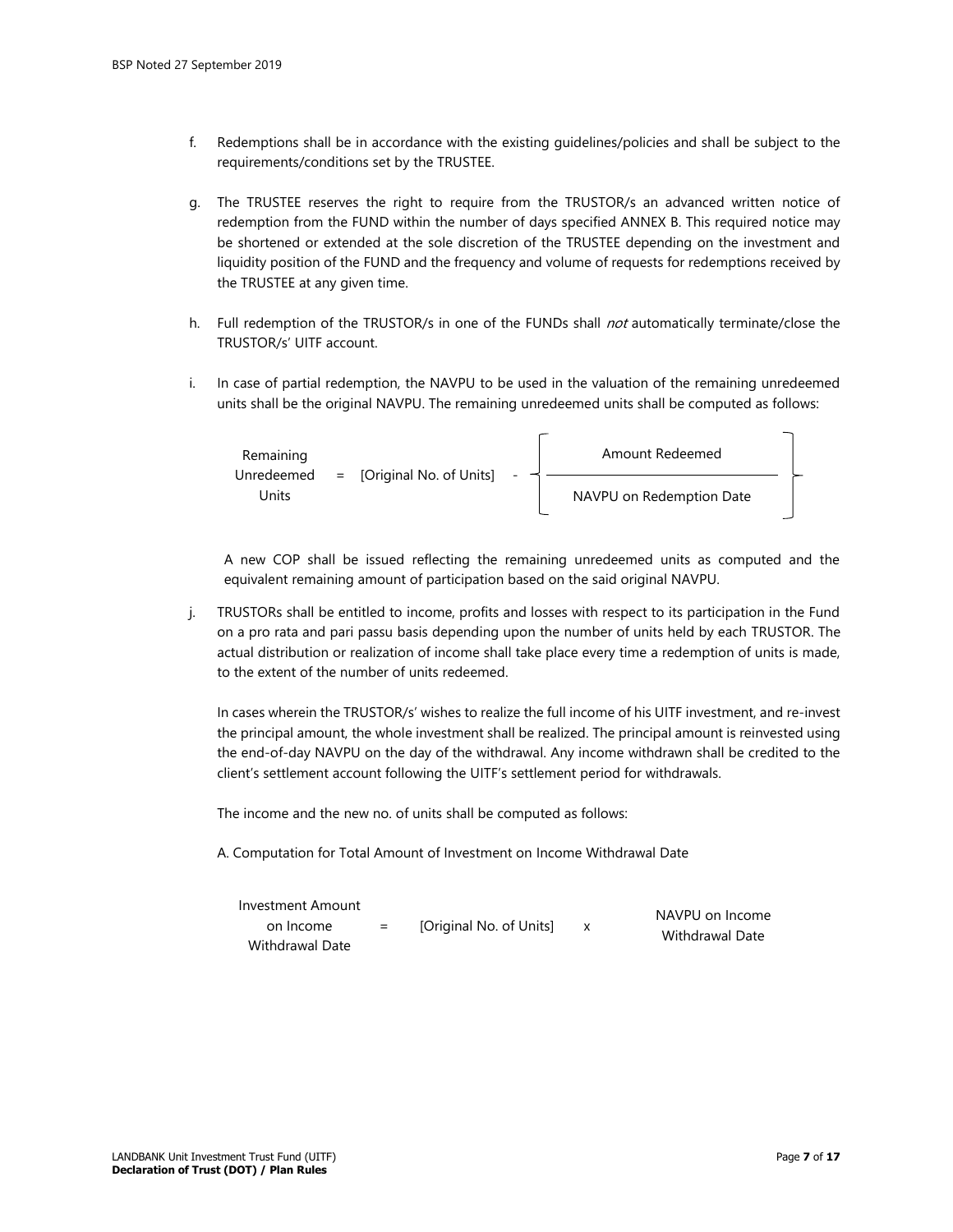B. Computation of Income



A COP or Transaction Advice shall be issued which shall reflect the new no. of units as computed and the amount of participation based on the end-of-day NAVPU.

k. Settlement of the redeemed amount, whether partial or income withdrawal, shall be subject to the redemption terms and conditions of the FUND.

# Sec. 3.7 **Fund Switching**

A Participant is allowed to fund switch among LANDBANK's existing UITFs in accordance with the Trustee's guidelines on fund switching.

The terms and conditions of the UITF fund switching shall be made available in LANDBANK's corporate website. The UITF switching Terms and Conditions shall also be printed at the back portion of the LANDBANK UITF Switching Form.

Any change in the UITF Switching Terms and Conditions requires prior approval of LANDBANK's Trust Committee and of the BSP.

## Sec. 3.8 **Closure/Termination of a Trustor/s' UITF Account**

- a. A UITF Account shall be closed/terminated upon submission by the TRUSTOR/s of a written notice to the TRUSTEE.
- b. Subject to the existing policies and guidelines of the TRUSTEE on closure/termination of a UITF account, the TRUSTEE reserves the right to terminate/close a UITF account without any balance and no transactions for a specified period, without prior notice to the TRUSTOR/s.

# Sec. 3.9 **Suspension of Admission and Redemption**

The Trustee may temporarily suspend admission and/or redemption of participation if it is unable to determine the NAVPU of the Fund due to any fortuitous event, such as fire, natural calamity, public disorder or national emergency affecting the financial markets resulting in the suspension of trading and consequently, the absence of available market prices of securities/instruments.

## Sec. 3.10 **Distribution Channels**

The Trustee may distribute the Fund exclusively through duly authorized distribution channels which will be provided and updated by the Trustee.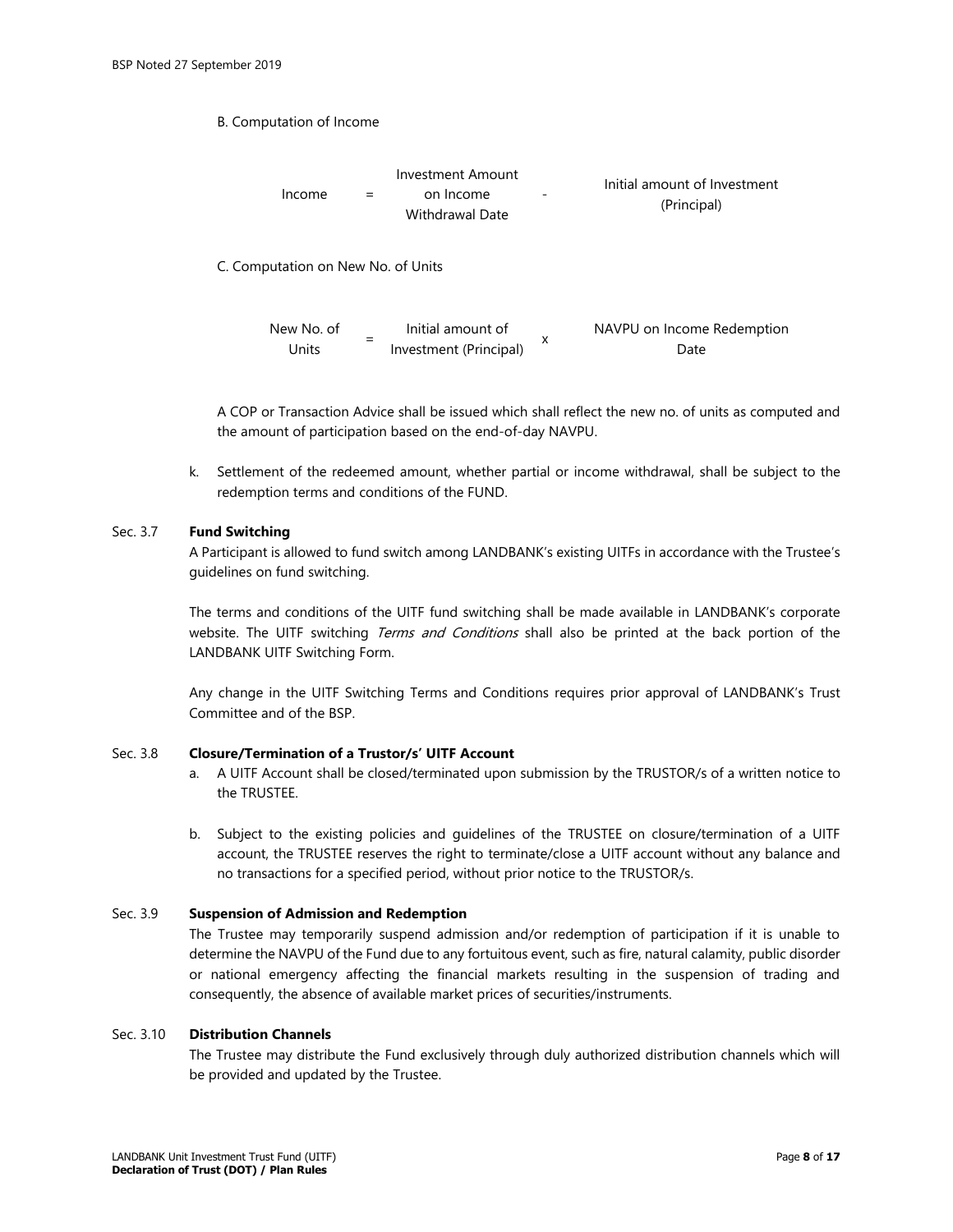# **ARTICLE IV VALUATION OF THE FUND**

### Sec. 4.1 **Accounting Method**

- a. The Trustee shall determine the Net Asset Value of the Fund on each banking day using the pooledfund accounting method.
- b. The Net Asset Value (NAV) of the Fund shall be determined by adding the current value of the outstanding investments and cash in bank of the Fund less fees, taxes (if any), and other qualified expenses as defined herein, using pooled-fund accounting. Pricing/valuation of assets shall be based and shall be in accordance with existing industry standards and/or existing applicable BSP regulations.
- c. In case of a multi-class fund the *net assets* is the summation of the market value of each investment less fees, taxes (if any), and other qualified expenses, but gross of trustee fees and expenses attributable to a particular class.

For a multi-class fund that have different level of trustee fees and expenses, the Trustee shall ensure that costs, charges, and expenses payable out of the multi-class fund which are not attributable to any particular class shall be equitably allocated among its classes.

d. In case of feeder fund/fund of funds, the end-of-day net asset value per unit (NAVpU) or Net Asset Value per Share (NAVpS) of the target fund/s shall be used in determining the marked-to-market value of the feeder fund/fund of funds. The trustee shall calculate the NAVpU upon receipt of the target fund's NAVpS/NAVpU which shall be made available to unit holders not later than 8:00pm. In the event that the target fund/s is/are unable to send the NAVpS/NAVpU before 7:00pm, the feeder fund's/fund of funds NAVpu shall be made available to participants not later than 9:30am the following business day

## Sec. 4.2 **Suspension of NAV/NAVPU Calculation**

The Trustee may temporarily suspend the calculation of the NAV/NAVPU and the announcement thereof if it is unable to determine due to any fortuitous event, such as fire, natural calamity, public disorder or national emergency affecting the financial markets resulting in the suspension of trading and consequently, the absence of available market prices of securities/instruments.

# **ARTICLE V VALUATION OF UNITS**

- Sec. 5.1 The Trustee shall utilize the current mark-to-market value of outstanding investments for the day based on existing BSP regulations.
- Sec. 5.2 The NAVPU at the start of the Fund's operation, or the Fund's par value, shall be as indicated in **ANNEX B** hereof.
- Sec. 5.3 Frequency and time of NAVPU computation is specified in **ANNEX B** hereof.

## Sec. 5.4 **NAVPU Computation**

- a. The value of each unit of participation or the unit value shall be determined by dividing the Net Asset Value (NAV) of the Fund by the number of units then outstanding.
- b. In case of Multi-Class Funds the NAVPu of each class shall be computed by dividing total net assets of a class by the total outstanding units of such class; where the net assets of each class shall represent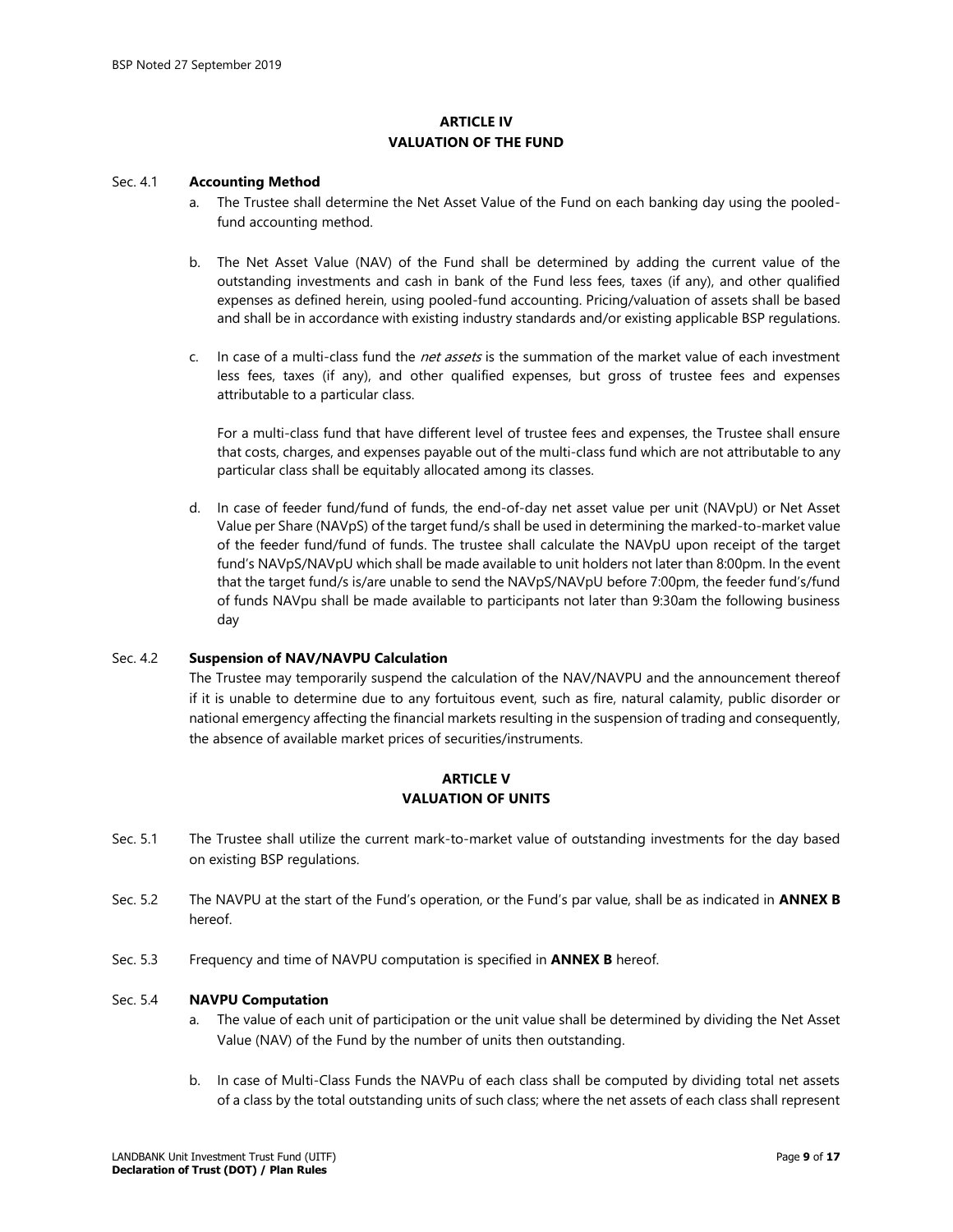its proportionate share on the net assets of the multi-class fund less the trustee fee and expenses attributable to that class.

- c. In case of funds with unit/income paying feature, the income of the Fund may be distributed by the Trustee subject to the minimum conditions enumerated hereunder:
	- 1. Distribution of income shall be made only from cash received from interest income earned and cash dividends;
	- 2. Distribution of income shall be made after the trustee has taken into consideration the following:
		- Income for the period; and
		- The investment objective and distribution policy of the fund
	- 3. Distribution of income to participants shall be after deduction of taxes (if any) and expenses (net distribution);
	- 4. Distribution of income shall be effected through conversion of the income for distribution into its equivalent units based on the NAVPu as at the first business day when units in the fund are quoted ex-distribution.
	- 5. Participants shall be entitled to his/her pro-rata share of said units which, on distribution date, shall be automatically considered redeemed;
	- 6. Sources of income to be distributed and the intended frequency of distribution is contained in **ANNEX B**;
	- 7. For monitoring purposes, the trustee shall separately account for the fund's income due for distribution;
	- 8. Where a distribution is made, a notice to each participant on his/her unit income shall be made available containing information on the total amount of income for distribution by the trustee, NAVpU ex-distribution and its basis, total number of units for distribution, and unit income. Unit income refers to the number of units for every unit held by the participant entitled for distribution.

# **ARTICLE VI BOOKS OF ACCOUNTS**

The Trustee shall keep the proper books of accounts of the Fund as may be necessary in order to record all transactions pertaining to the Fund.

# **ARTICLE VII AUDIT AND REPORT**

- Sec. 7.1 At the end of each calendar year, the Trustee shall cause an external audit of the Fund by an independent auditor and, from said audit, cause the preparation of an Annual Report.
- Sec. 7.2 The external audit shall be conducted by an independent auditor acceptable to the BSP who is engaged in the audit of the other operations of the Trustee. A copy of the report shall be made available upon request without cost to the Participants.

## **ARTICLE VIII CUSTODY OF SECURITIES**

Sec. 8.1 Investment in securities of the Fund shall be held for custodianship by a BSP accredited third party custodian appointed by the Trustee. The third party custodian shall perform independent marking-tomarket of such securities.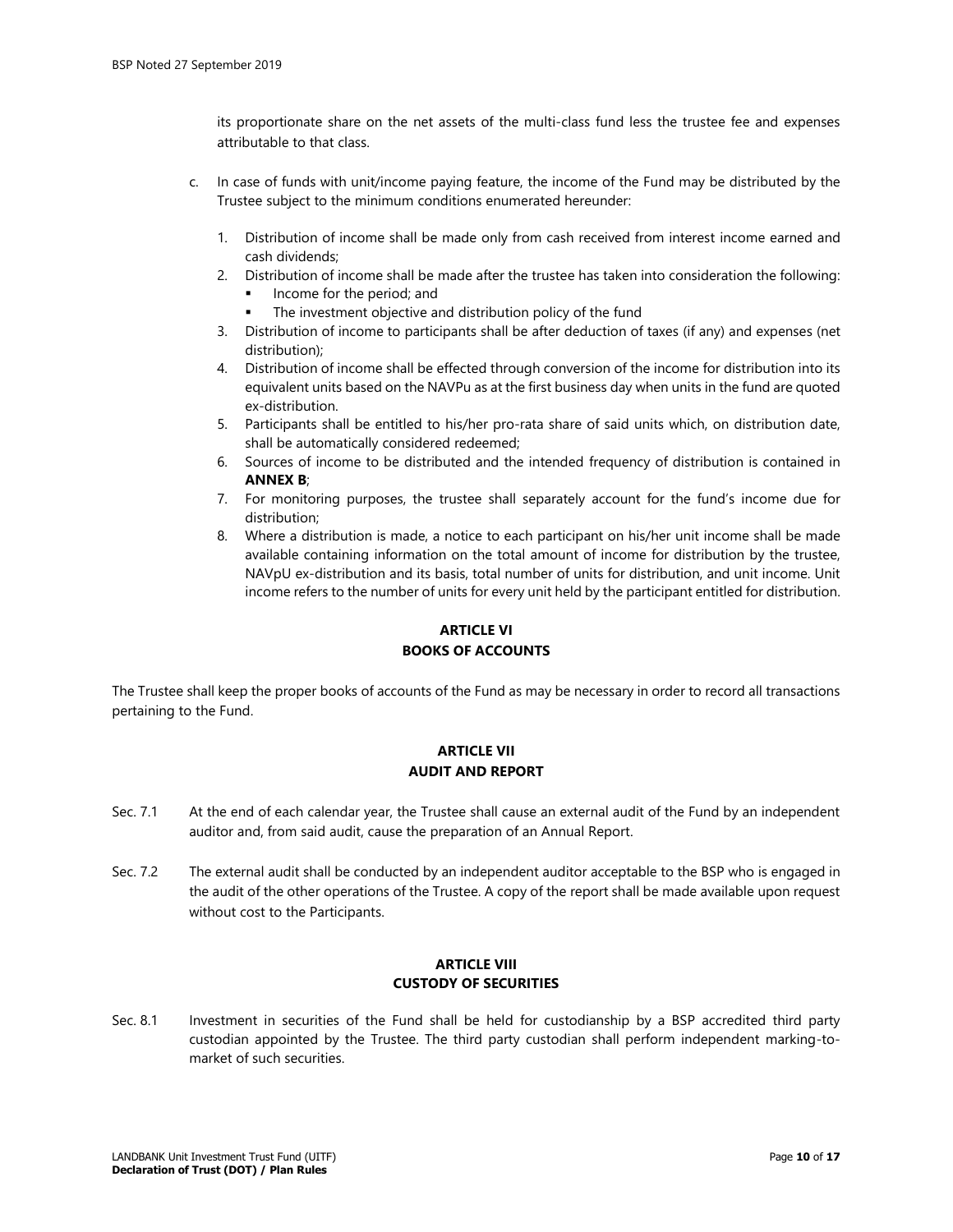Sec. 8.2 In case of Feeder Fund/Fund of Funds, investment/securities of the target fund shall be held for safekeeping by an institution registered/authorized/approved by a relevant regulatory authority in its home jurisdiction to act as third party custodian.

## **ARTICLE IX AMENDMENTS**

- Sec. 9.1 The Plan may be amended by a resolution of the Board of Directors of the Trustee. Provided, however, that Participants in the Fund shall immediately be notified of such amendments and those who are not in conformity with the amendments shall be allowed to redeem their participation within a reasonable time but in no case less than thirty (30) calendar days after the amendments are approved.
- Sec. 9.2 Provided, further, that amendments to the Plan shall be submitted to BSP within ten (10) banking days from approval of the amendments by the Board of Directors of the Trustee. For purposes of imposing monetary penalties provided under Subsections X162.2 of the MORB, respectively, for delayed submission of reports, the amendments to the Plan shall be considered as "Category A-3" report. The amendments shall be deemed approved by the BSP after thirty (30) banking days from date of completion of requirements.

# **ARTICLE X TERMINATION**

- Sec. 10.1 The Plan may be terminated by a resolution of the Board of Directors of the Trustee when, in the sole judgment of the Trustee, continued operation thereof is no longer viable or by reason of a change in the Trustee's business strategy. The resolution shall specify the effective date of such termination. A copy of the resolution shall be submitted to the appropriate department of the BSP.
- Sec. 10.2 At the discretion of the Trustee's Board of Directors, the Trustee may engage the services of a reputable accounting firm to look into the books and records of the Fund maintained by the Trustee and to certify to the financial condition of the Fund.
- Sec. 10.3 Upon approval of the termination of the Plan, the Trustee shall notify the Participants at least 30 banking days prior to the actual termination of the fund. Such notice shall be made by way of written notice to each Participant or through the posting of notices in the premises of the principal office address as well as the branches of the Trustee. After the date of the approval of the resolution, no further admission to, or redemption from the Fund shall be allowed; Provided, however, that if the Trustee receives, prior to the approval of the resolution, a notice of redemption which is to be made on a day after the approval of the resolution but before the effective date of the termination, the Participant shall be permitted to complete the redemption.
- Sec. 10.4 Upon termination of the Fund, the Trustee shall prepare a financial statement which shall be the basis for distribution to the Participants. Upon demand, the Participants may inspect or be provided with a copy of the financial statement used as the basis for the distribution of the Fund. In respect of the Fund, the rights of the remaining Participants as against each other shall be pari passu and pro-rata.
- Sec. 10.5 A copy of the Termination Plan shall be submitted to the BSP within ten (10) banking days from the approval of the same by the Board of Directors of the Trustee.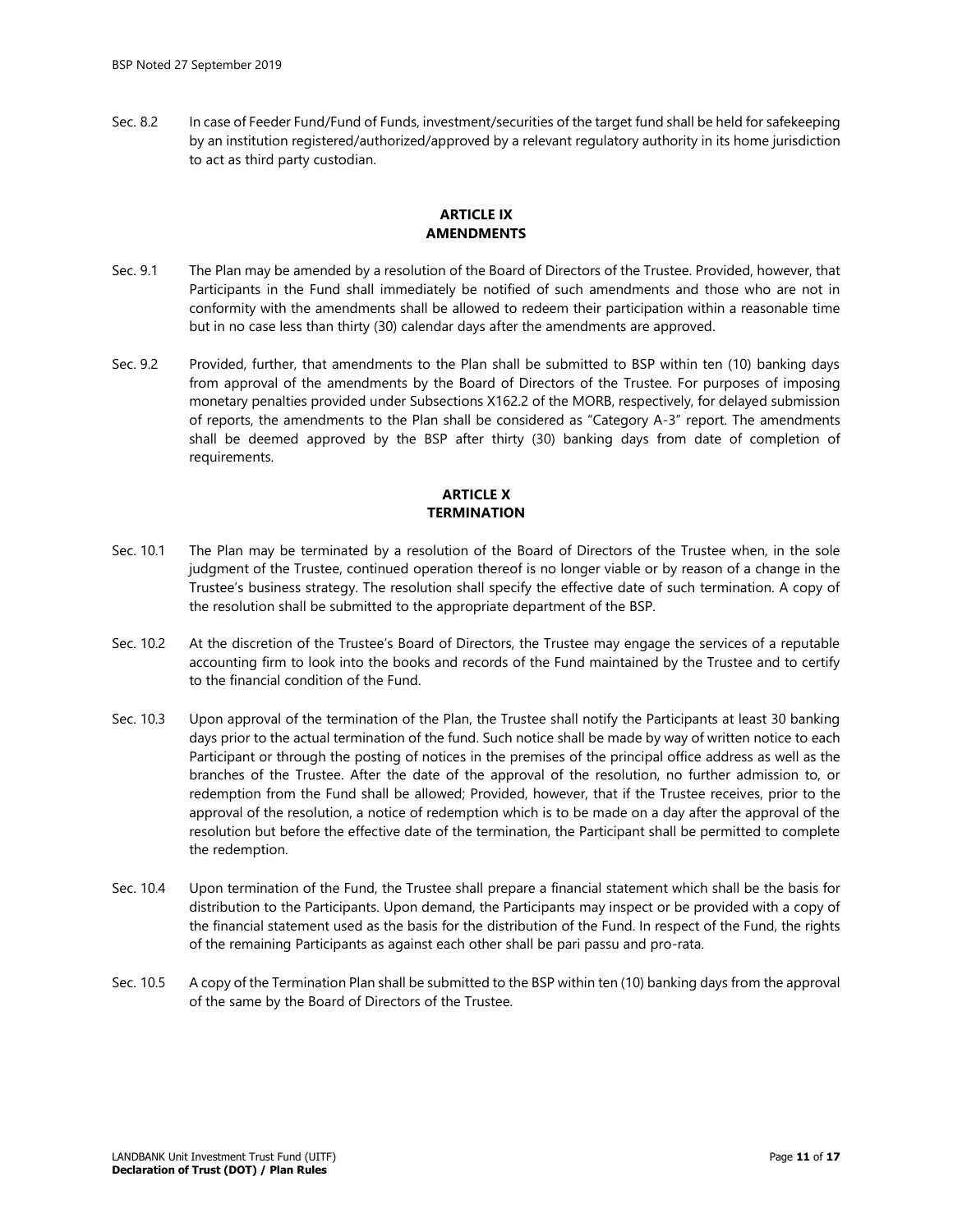## **ARTICLE XI MISCELLANEOUS PROVISIONS**

- Sec. 11.1 Whenever it is provided in the Plan that any power may be exercised by the Trustee or any act or thing done by the Trustee involving the exercise of discretion, the discretion of the Trustee when exercised with reasonable care under circumstances then prevailing shall be final and conclusive and its determination, when so made to act or refrain from acting or to exercise such power or to refrain from so doing, shall be binding upon the Participant and all persons having or claiming any interest therein.
- Sec. 11.2 The Trustee may select and consult with qualified legal counsel in regard to the construction and meaning of this Plan and shall not be liable to the Participant or any person for any action taken or omitted by it in good faith pursuant to the advice of such counsel.
- Sec. 11.3 No mistake made in good faith and in the exercise of due care in connection with the administration of the Fund shall be deemed a violation of this Plan or of any applicable law, regulation or rule if promptly after the discovery of the mistake, the Trustee takes whatever action is practicable in the circumstance to remedy the mistake.
- Sec. 11.4 The provisions of the Plan shall be governed by and construed in accordance with the laws of the Republic of the Philippines.
- Sec. 11.5 Unless the context otherwise requires, words denoting the singular number shall be construed as denoting the plural number, and words of the plural number as denoting the singular number.
- Sec. 11.6 The Plan and all the provisions hereof shall be binding upon and shall inure to the benefit of the Participants as Trustors and their successors, executors, administrators and assigns having or claiming to have any interest in a participation in the Fund. Without prejudice to the provisions hereof, a Participant may designate in writing his beneficiary or beneficiaries who shall be entitled to claim all the benefits or be bound to the responsibilities under this Plan.
- Sec. 11.7 No person other than the Participant or his authorized representative may inquire into or require any information as to the authority of the Trustee concerning the payment, application or disposition of the Fund or any part thereof.
- Sec. 11.8 A copy of the Plan shall be available at the principal office of the Trustee during regular office hours for inspection by the Participants or by his authorized representative and a copy of the Plan shall be furnished such person(s).

(This portion was intentionally left blank. Signing page follows.)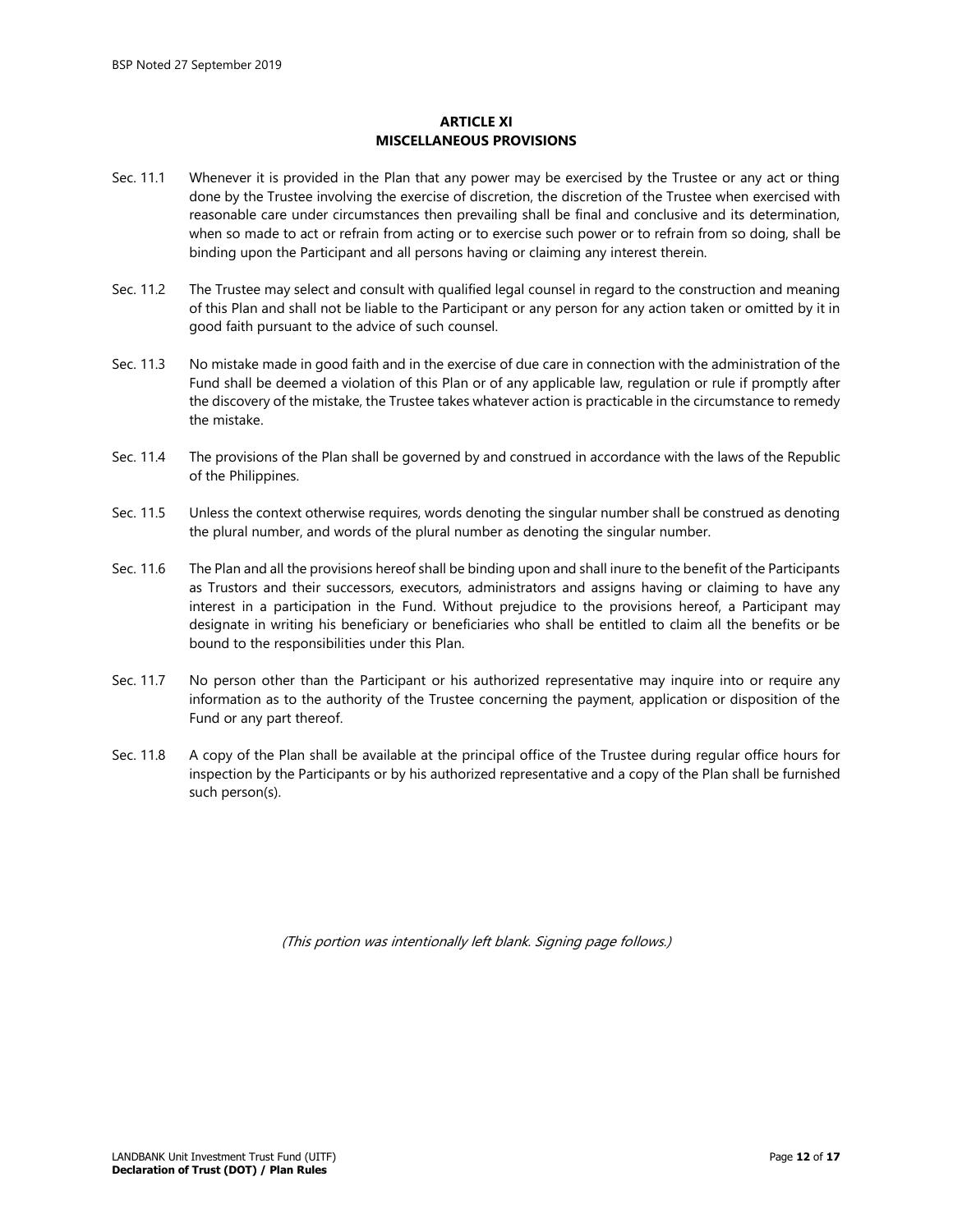**IN WITNESS WHEREOF,** the Trustee has caused this instrument to be executed this \_\_\_\_\_\_\_\_\_\_ day of \_\_\_\_\_\_\_\_\_\_\_\_\_\_\_\_\_\_\_\_\_, 20\_\_\_\_\_\_\_.

## **LANDBANK TRUST BANKING GROUP**

By:

Head, Trust Portfolio Management Department Trust Officer

SIGNED IN THE PRECENSE OF:

\_\_\_\_\_\_\_\_\_\_\_\_\_\_\_\_\_\_\_\_\_\_\_\_\_\_\_\_\_\_\_\_\_\_\_\_\_\_\_\_\_\_\_\_\_ \_\_\_\_\_\_\_\_\_\_\_\_\_\_\_\_\_\_\_\_\_\_\_\_\_\_\_\_\_\_\_\_\_\_\_\_\_\_\_\_\_\_\_\_\_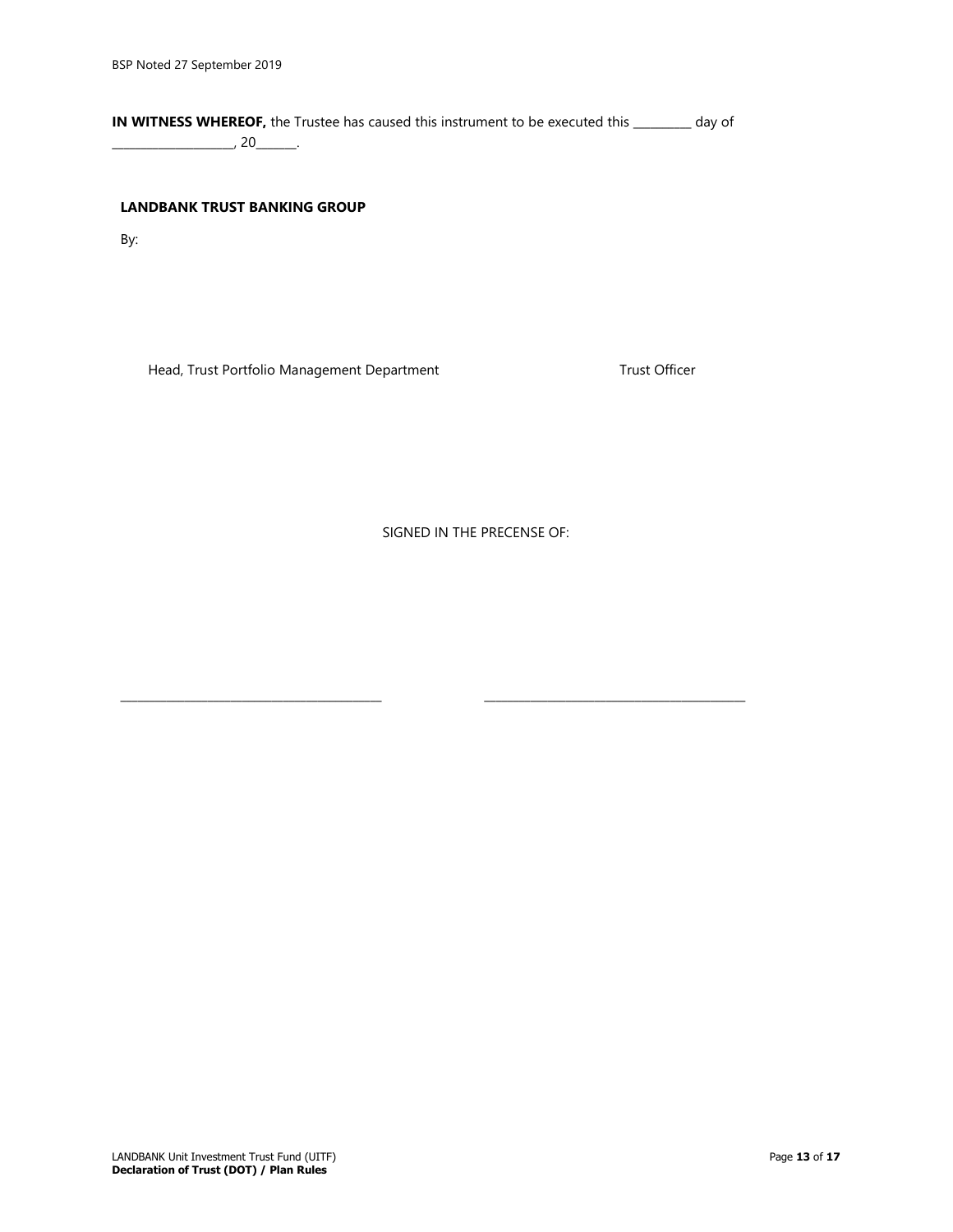**ANNEX A**

# **RESOLUTIONS OF APPROVAL CREATION AND FEATURES OF THE LANDBANK EQUITY FUND** (Previously LANDBANK Equity Index Fund) **UNIT INVESTMENT TRUST FUND (UITF)**

The Plan and any amendments have been approved by a resolution of the Board of Directors of the Land Bank of the Philippines by:

- Board Resolution No. 15-668 approved on 12 October 2015;
- Board Resolution No. 18-865 approved on 23 October 2018; and
- Board Resolution No. 19-433 approved on 26 June 2019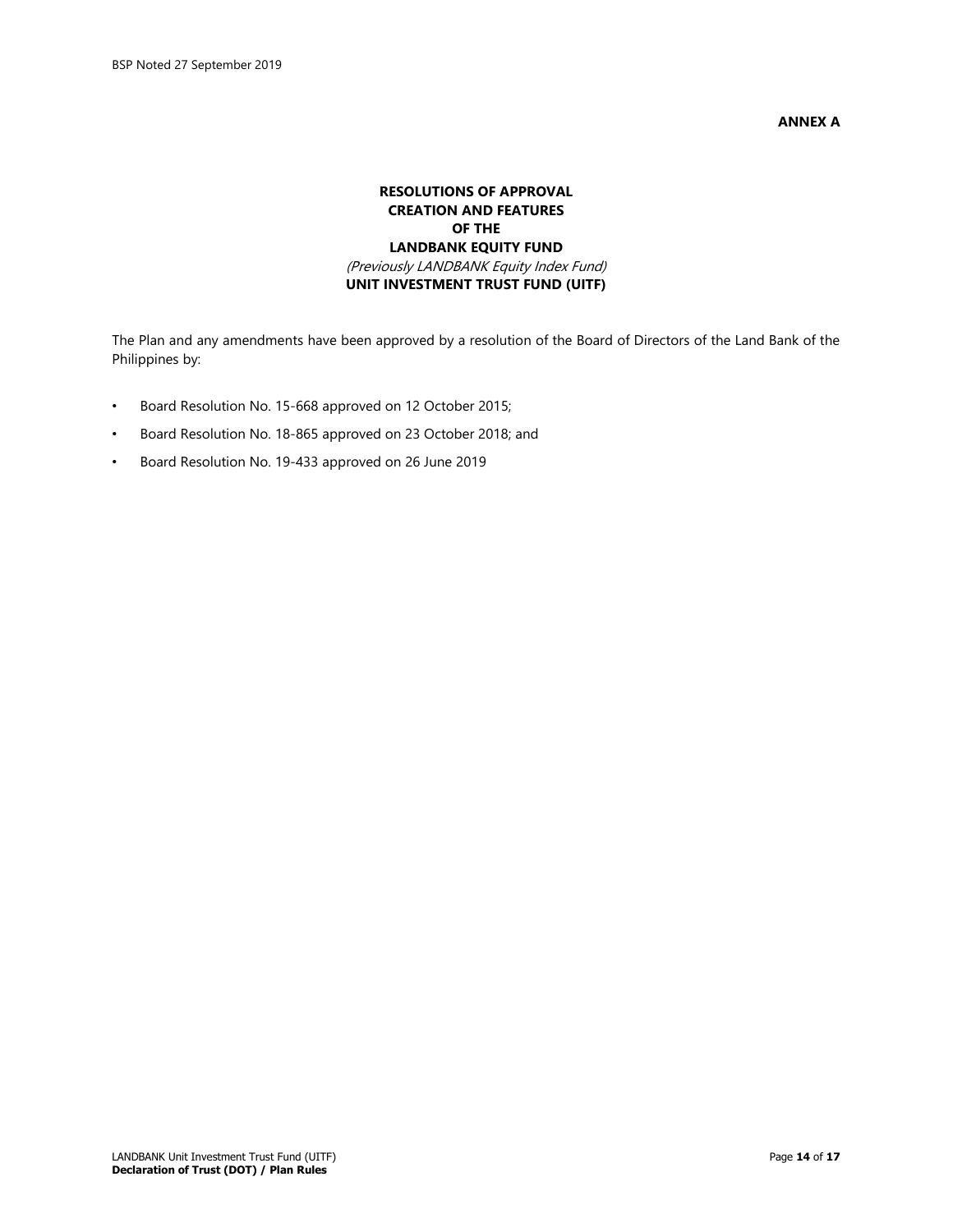# **SPECIFIC FEATURES OF THE FUND**

| А. | Title of the Fund                             |                      | <b>LANDBANK Equity Fund</b>                                                                |
|----|-----------------------------------------------|----------------------|--------------------------------------------------------------------------------------------|
| В. | Currency                                      | $\ddot{\cdot}$       | PhP                                                                                        |
| C. | Fund Structure                                | $\ddot{\cdot}$       | Regular UITF                                                                               |
| D. | <b>Fund Classification</b>                    |                      | <b>Equity Fund</b>                                                                         |
| Е. | Recommended Investment Horizon                |                      | 5 to 7 Years                                                                               |
| F. | Unit Paying                                   | $\ddot{\phantom{a}}$ | No.                                                                                        |
|    | (Income Distribution)                         |                      |                                                                                            |
|    | Distribution Policy                           |                      |                                                                                            |
|    | • Source of Income for Distribution           |                      | n/a                                                                                        |
|    | • Frequency                                   | $\ddot{\cdot}$       | n/a                                                                                        |
|    | • Unit Entitlement (Number of units for every |                      | n/a                                                                                        |
|    | unit held by a participant)                   |                      |                                                                                            |
| G. | Description of the Fund                       |                      | A fund designed for investors who are willing to take extra                                |
|    |                                               |                      | risks in order to avail of the potential higher investment                                 |
|    |                                               |                      | returns offered by the equities market, minus the hassles                                  |
|    |                                               |                      | of monitoring and analysing each stock.                                                    |
| Н. | Investment Objectives                         | $\ddot{\cdot}$       | The Fund aims for long-term capital growth, to the extent                                  |
|    |                                               |                      | investments<br>possible,<br>through<br>mainly<br>in<br>peso-                               |
|    |                                               |                      | denominated listed equities.                                                               |
| Ι. | Risk Profile Suitability                      | $\ddot{\cdot}$       | Aggressive                                                                                 |
| J. | Allowable Investment Outlets/Underlying       | $\ddot{\cdot}$       | The Fund shall be primarily invested in a diversified                                      |
|    | Assets                                        |                      | portfolio of equities listed at the Philippine Stock Exchange.                             |
|    |                                               |                      | Provided that the fund may invest up to 100% of the                                        |
|    |                                               |                      | portfolio in local equities, depending on current market                                   |
|    |                                               |                      | conditions and the Fund Manager's outlook on the                                           |
|    |                                               |                      | macroeconomy.                                                                              |
|    |                                               |                      |                                                                                            |
|    |                                               |                      | <b>Cash and Short-term Deposits</b><br>a.                                                  |
|    |                                               |                      | Current, savings, special savings deposit accounts                                         |
|    |                                               |                      | (SSDA), including those offered by LANDBANK (e.g.                                          |
|    |                                               |                      | high-yield savings account (HYSA)), time deposits,<br>interest-bearing<br>deposit<br>other |
|    |                                               |                      | deposits,<br>and<br>substitutes of private, foreign or government banks                    |
|    |                                               |                      | accredited by LANDBANK's Financial Institution                                             |
|    |                                               |                      | Department and LANDBANK Trust Banking Group;                                               |
|    |                                               |                      |                                                                                            |
|    |                                               |                      |                                                                                            |
|    |                                               |                      | Fixed-income instruments issued or guaranteed by<br>b.                                     |
|    |                                               |                      | the Bangko Sentral ng Pilipinas (if allowed);                                              |
|    |                                               |                      |                                                                                            |
|    |                                               |                      | <b>Equities</b><br>c.                                                                      |
|    |                                               |                      | Exchange-listed shares of stock of corporations,                                           |
|    |                                               |                      | common and/or preferred equities which are already                                         |
|    |                                               |                      | listed or being offered publicly and soon to be listed                                     |
|    |                                               |                      | in the Philippine stock market.                                                            |
|    |                                               |                      | d. Collective Investment Vehicles                                                          |
|    |                                               |                      | Collective investment vehicles managed by reputable                                        |
|    |                                               |                      | fund managers with objectives and policies of which                                        |
|    |                                               |                      |                                                                                            |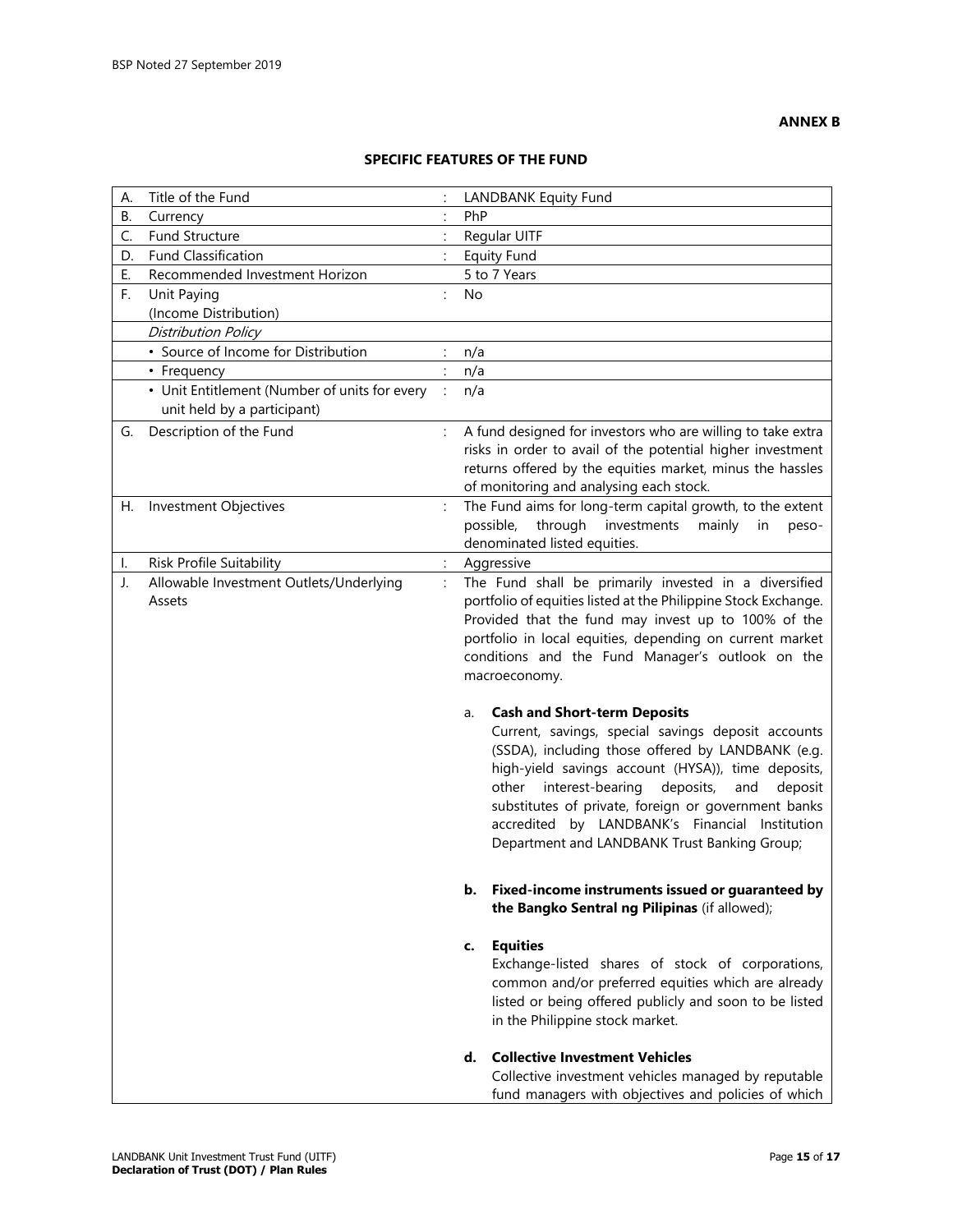|    |                                                                         |                | are generally consistent with those of the FUND,<br>subject to existing BSP regulations.                                                                                                                                                                                                                                                                                                                                                                                                                                                                                               |
|----|-------------------------------------------------------------------------|----------------|----------------------------------------------------------------------------------------------------------------------------------------------------------------------------------------------------------------------------------------------------------------------------------------------------------------------------------------------------------------------------------------------------------------------------------------------------------------------------------------------------------------------------------------------------------------------------------------|
|    |                                                                         |                | <b>Derivative Instruments</b><br>e.<br>Subject to prior BSP approval/authority, derivative<br>instruments (Type 3) solely for the purpose of hedging<br>risk exposure of the existing investments of the Fund,<br>provided these are accounted for in accordance with<br>BSP hedging guidelines and<br>existing<br>all the<br>for hedging transactions<br>requirements<br>under<br>Philippine Accounting Standards (PAS) are observed,<br>as well as the Trust Entity's risk management and<br>hedging policies duly approved by the Trust<br>Committee and disclosed to participants; |
|    |                                                                         |                | Such other investments allowed under regulations<br>f.<br>issued by the BSP                                                                                                                                                                                                                                                                                                                                                                                                                                                                                                            |
| К. | Modified Duration                                                       | $\ddot{\cdot}$ | n/a                                                                                                                                                                                                                                                                                                                                                                                                                                                                                                                                                                                    |
| L. | Frequency of Minimum Disclosure                                         | $\ddot{\cdot}$ | Quarterly - Key Information & Investment Disclosure<br>Statement (KIIDS)                                                                                                                                                                                                                                                                                                                                                                                                                                                                                                               |
|    | M. Benchmark                                                            |                | The percentage change in the closing Philippine Stock<br>Exchange Index (PSEi) or, in its absence, any available<br>relevant or similar benchmark.                                                                                                                                                                                                                                                                                                                                                                                                                                     |
| N. | Required Minimum Initial Participation /<br>Minimum Maintaining Balance |                | PhP5,000.00                                                                                                                                                                                                                                                                                                                                                                                                                                                                                                                                                                            |
| О. | Required Minimum Additional Participation                               |                | PhP1,000.00                                                                                                                                                                                                                                                                                                                                                                                                                                                                                                                                                                            |
| P. | Frequency of Participation                                              |                | Any banking day                                                                                                                                                                                                                                                                                                                                                                                                                                                                                                                                                                        |
|    | (Admission/Redemption)                                                  |                |                                                                                                                                                                                                                                                                                                                                                                                                                                                                                                                                                                                        |
| Q. | NAVPU at launch/Par Value                                               |                | 1.000000                                                                                                                                                                                                                                                                                                                                                                                                                                                                                                                                                                               |
| R. | Cut-off Time                                                            |                | Admission/notice of redemption received by the Trustee<br>on or before 12:00nn shall be considered as transaction for<br>the day.                                                                                                                                                                                                                                                                                                                                                                                                                                                      |
|    |                                                                         |                | Admission/notice of redemption received by the Trustee<br>after the cut-off time shall be considered as transaction for<br>the next applicable business day.                                                                                                                                                                                                                                                                                                                                                                                                                           |
| S. | Time of NAVPU computation/calculation                                   |                | The NAVPU of the Fund shall be computed daily after all<br>transactions relating to the fund are processed but not<br>earlier than the closing of market or availability of asset<br>prices.                                                                                                                                                                                                                                                                                                                                                                                           |
| Т. | Redemption<br>(Availability/Crediting of Proceeds)                      | $\ddot{\cdot}$ | $T+3$<br>Units redeemed by the Participant, in whole or in part, shall<br>be paid for by the Trustee, by credit to the LBP deposit<br>account designated by the Participant, after three (3)<br>banking days from redemption date.                                                                                                                                                                                                                                                                                                                                                     |
|    |                                                                         |                |                                                                                                                                                                                                                                                                                                                                                                                                                                                                                                                                                                                        |
| U. | Prior Notice of Redemption                                              | $\ddot{\cdot}$ | A check payable to the Participant may be issued upon<br>request of the client subject to the policies of the Trustee.<br>May be required.                                                                                                                                                                                                                                                                                                                                                                                                                                             |